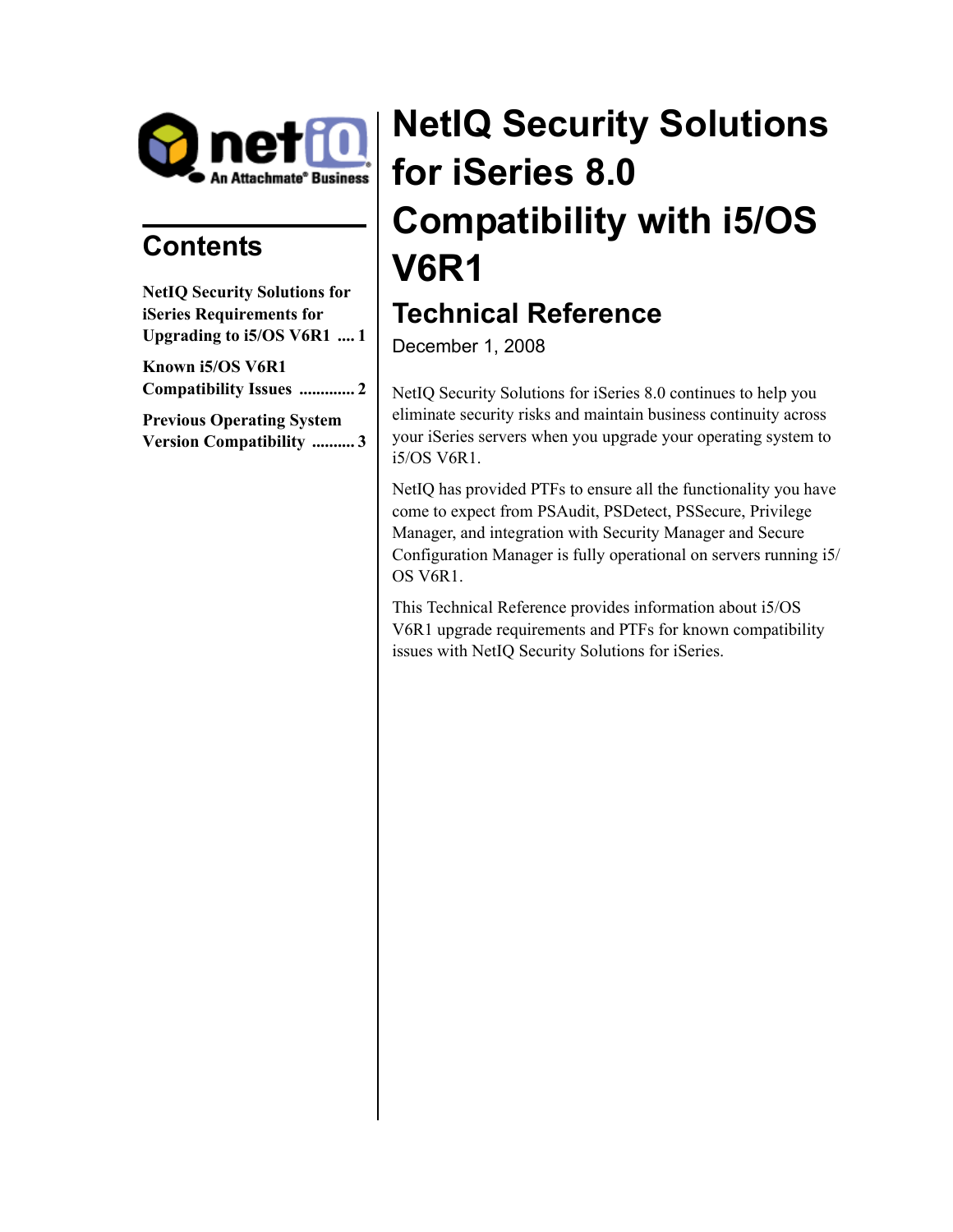THIS DOCUMENT AND THE SOFTWARE DESCRIBED IN THIS DOCUMENT ARE FURNISHED UNDER AND ARE SUBJECT TO THE TERMS OF A LICENSE AGREEMENT OR A NON-DISCLOSURE AGREEMENT. EXCEPT AS EXPRESSLY SET FORTH IN SUCH LICENSE AGREEMENT OR NON-DISCLOSURE AGREEMENT, NETIQ CORPORATION PROVIDES THIS DOCUMENT AND THE SOFTWARE DESCRIBED IN THIS DOCUMENT "AS IS" WITHOUT WARRANTY OF ANY KIND, EITHER EXPRESS OR IMPLIED, INCLUDING, BUT NOT LIMITED TO, THE IMPLIED WARRANTIES OF MERCHANTABILITY OR FITNESS FOR A PARTICULAR PURPOSE. SOME STATES DO NOT ALLOW DISCLAIMERS OF EXPRESS OR IMPLIED WARRANTIES IN CERTAIN TRANSACTIONS; THEREFORE, THIS STATEMENT MAY NOT APPLY TO YOU.

This document and the software described in this document may not be lent, sold, or given away without the prior written permission of NetIQ Corporation, except as otherwise permitted by law. Except as expressly set forth in such license agreement or non-disclosure agreement, no part of this document or the software described in this document may be reproduced, stored in a retrieval system, or transmitted in any form or by any means, electronic, mechanical, or otherwise, without the prior written consent of NetIQ Corporation. Some companies, names, and data in this document are used for illustration purposes and may not represent real companies, individuals, or data.

This document could include technical inaccuracies or typographical errors. Changes are periodically made to the information herein. These changes may be incorporated in new editions of this document. NetIQ Corporation may make improvements in or changes to the software described in this document at any time.

#### **© 1995-2008 NetIQ Corporation, all rights reserved.**

U.S. Government Restricted Rights: If the software and documentation are being acquired by or on behalf of the U.S. Government or by a U.S. Government prime contractor or subcontractor (at any tier), in accordance with 48 C.F.R. 227.7202- 4 (for Department of Defense (DOD) acquisitions) and 48 C.F.R. 2.101 and 12.212 (for non-DOD acquisitions), the government's rights in the software and documentation, including its rights to use, modify, reproduce, release, perform, display or disclose the software or documentation, will be subject in all respects to the commercial license rights and restrictions provided in the license agreement.

Check Point, FireWall-1, VPN-1, Provider-1, and SiteManager-1 are trademarks or registered trademarks of Check Point Software Technologies Ltd.

ActiveAgent, ActiveAnalytics, ActiveAudit, ActiveReporting, ADcheck, Aegis, AppAnalyzer, AppManager, the cube logo design, Change Administrator, Change Guardian, Compliance Suite, Directory and Resource Administrator, Directory Security Administrator, Domain Migration Administrator, Exchange Administrator, File Security Administrator, Group Policy Administrator, Group Policy Guardian, Group Policy Suite, IntelliPolicy, Knowing is Everything, Knowledge Scripts, Mission Critical Software for E-Business, MP3check, NetConnect, NetIQ, the NetIQ logo, the NetIQ Partner Network design, Patch Manager, PSAudit, PSDetect, PSPasswordManager, PSSecure, Risk and Compliance Center, Secure Configuration Manager, Security Administration Suite, Security Analyzer, Security Manager, Server Consolidator, VigilEnt, Vivinet, Vulnerability Manager, Work Smarter, and XMP are trademarks or registered trademarks of NetIQ Corporation or its subsidiaries in the United States and other jurisdictions. All other company and product names mentioned are used only for identification purposes and may be trademarks or registered trademarks of their respective companies.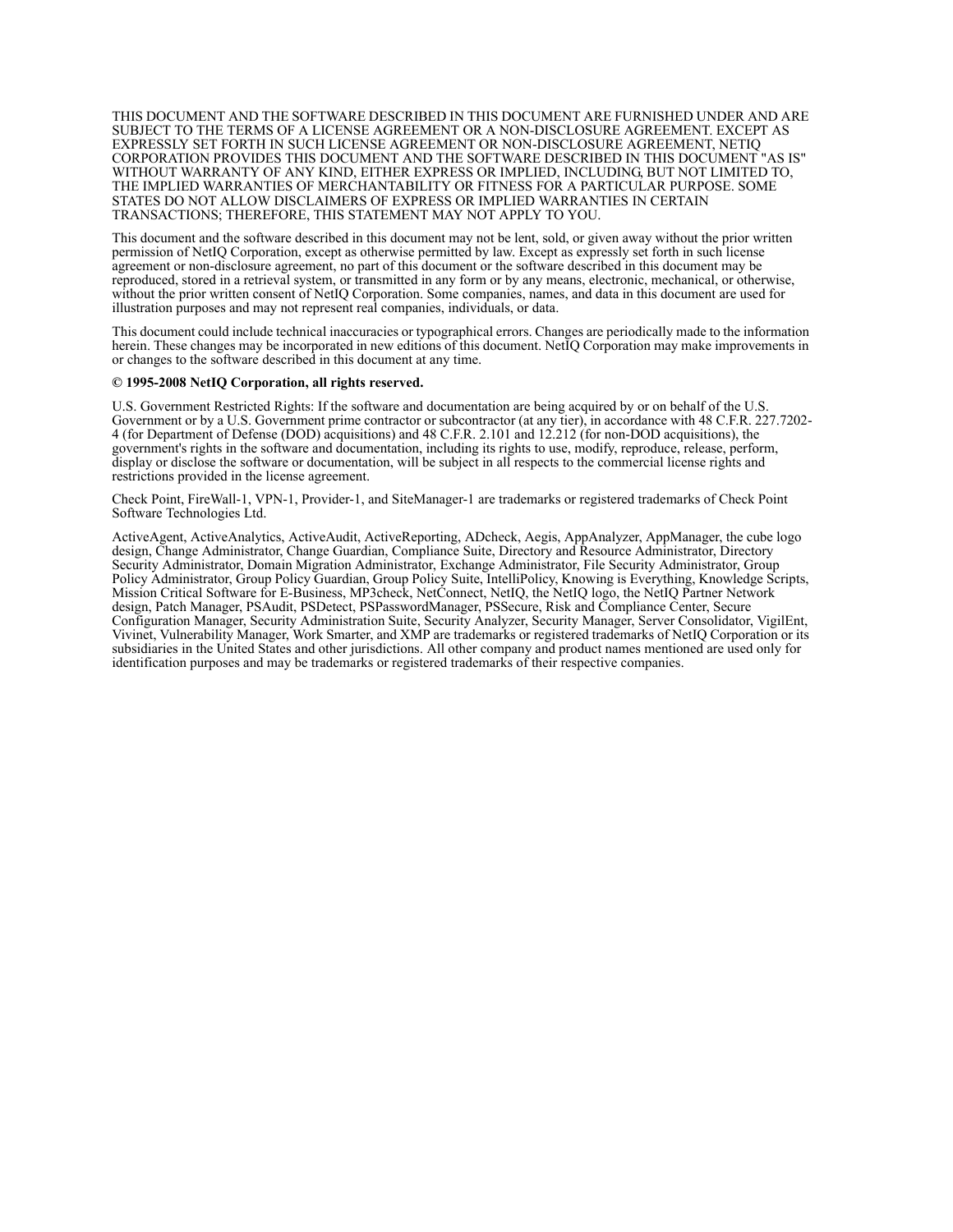# <span id="page-2-0"></span>**NetIQ Security Solutions for iSeries Requirements for Upgrading to i5/OS V6R1**

Before upgrading your operating system, review the following pre- and post-upgrade NetIQ Security Solutions for iSeries 8.0 product requirements.

#### **Warning**

You must apply IBM PTF MF44237 *before* accessing the NetIQ Security Solutions for iSeries product. For more information, see ["Post-Upgrade Requirements" on page 2.](#page-3-1)

### **Pre-Upgrade Requirements**

Before upgrading your operating system to i5/OS V6R1, you must perform the following steps:

<span id="page-2-1"></span>**1.** Permanently apply all currently applied NetIQ Security Solutions for iSeries PTFs by typing the following command on the iSeries command line and pressing Enter.

```
APYPTF LICPGM(1PSA001) RLS(V8R0M0) SELECT(*ALL) APY(*PERM) 
DELAYED(*NO)
```
#### **Note**

It is not necessary to perform an IPL. You can run the command interactively.

- **2.** Repeat [Step](#page-2-1) **1** for licensed programs 1PSC001, 1PSD001, 1PSI001, 1PSP001 and 1PSS001.
- **3.** *If you are using PSSecure Profile and Password Management to monitor user profiles*, remove the Q\* entry from the exclusions list and hold the PSPROFILE scheduled job. The i5/OS V6R1 upgrade can remove and replace one of the IBM "Q" profiles. To remove the entry:
	- **a.** On the command line, type WRKJOBSCDE and press Enter.
	- **b.** *If the PSPROFILE job is scheduled*, put it on hold.
	- **c.** From the NetIQ Product Access Menu, type 2 (PSSecure) and press Enter.
	- **d.** Type 2 (Profile and Password Management) and press Enter.
	- **e.** Type 1 (General Options Menu) and press Enter.
	- **f.** Type 17 (User Profile Exclusions) and press Enter.
	- **g.** Remove the entry for Q\*.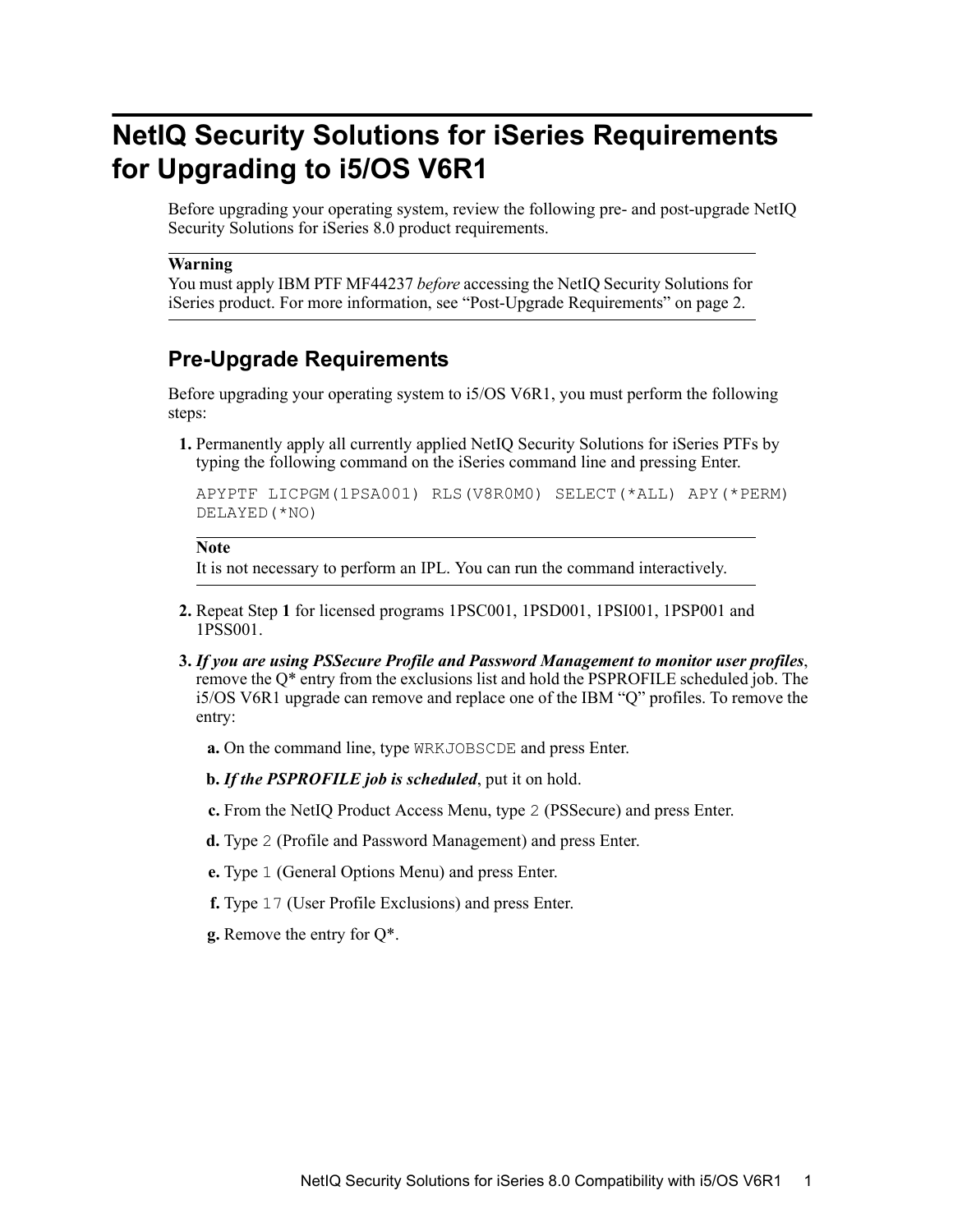### <span id="page-3-1"></span>**Post-Upgrade Requirements**

After completing the operating system upgrade, you must complete the following steps:

**1.** Apply IBM PTF MF44237 *before* accessing the NetIQ Security Solutions for iSeries product.

#### **Warning**

If you do not apply **IBM PTF MF44237** before accessing the NetIQ Security Solutions for iSeries product, your system may hang and you will be required to perform an IPL to regain control of your system. This issue occurs due to operating system changes introduced in the V6R1 release.

Any job that attempts to access PSPasswordManager, run the STROBJCVN command on library PSSECURE, or attempts a new installation of the NetIQ Security Solutions for iSeries product with system value QFRCCVNRST set to 1 or greater *before* applying PTF MF44237 will hang. Subsystems processing these jobs cannot be ended. The only way to end the hung job is through a forced power down of the system.

For more information about IBM PTF MF44237, see IBM APAR MA36364.

**2.** *If you removed the Q\* entry from the exclusion list and set the PSPROFILE job to Hold*, re-add the Q<sup>\*</sup> entry to the exclusion list and release the PSPROFILE scheduled job.

# <span id="page-3-0"></span>**Known i5/OS V6R1 Compatibility Issues**

NetIQ Corporation strives to ensure our products provide quality solutions for your security needs. We have tested all NetIQ Security Solutions for iSeries products on systems running i5/OS V6R1 and have identified the following issues:

NetIQ Corporation has resolved the following known i5/OS V6R1 compatibility issues:

#### **PSAudit - System Auditing and Reporting (SAR)**

PTF 1A03008 resolves an issue where the SQL/QRY Audit Report does not contain detail data.

To resolve an issue where the SQL/QRY Monitor ends as soon as it is started, issue the following commands from the iSeries command line:

RNMOBJ PSAUDIT/SAR0514F \*FILE SAR0514F80 CRTDUPOBJ OBJ(QAQQDBMN) FROMLIB(QSYS) OBJTYPE(\*FILE) TOLIB(PSAUDIT) NEWOBJ(SAR0514F)

CHGOBJOWN PSAUDIT/SAR0514F \*FILE NEWOWN(PSOBJOWN)

GRTOBJAUT PSAUDIT/SAR0514F \*FILE REFOBJ(PSAUDIT/ SAR0514F80)

#### **PSSecure - Remote Request Management**

PTF 1C03087 resolves an issue where Remote Request Management (RRM) collects incorrect IP addresses causing remote transactions secured by network addresses to fail.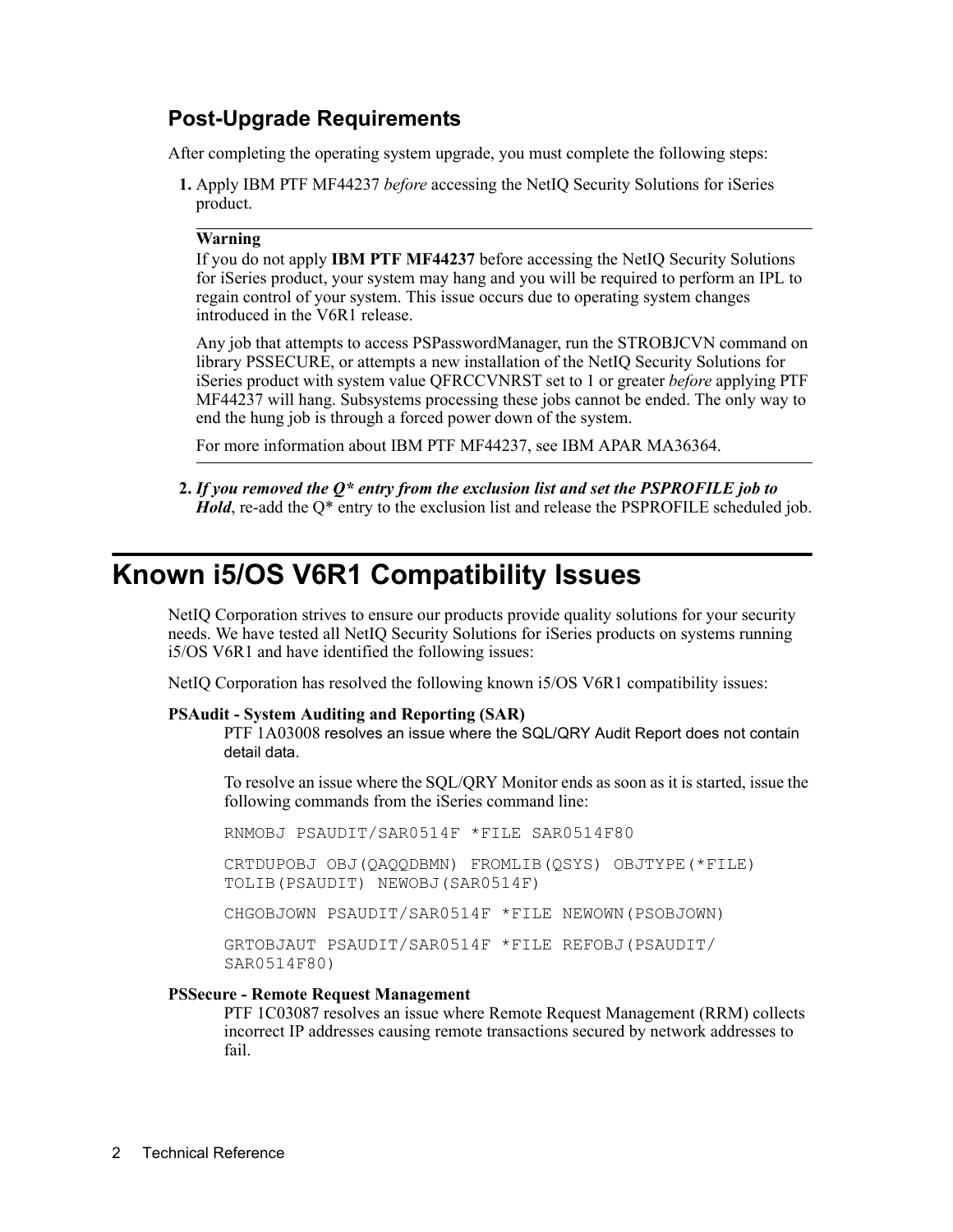#### **Secure Configuration Manager Integration**

PTF 1C03085 resolves an issue where Secure Configuration Manager agent registration does not complete normally, which prevents you from running tasks, security checks, and policy templates against an iSeries server.

Known compatibility issues with i5/OS V6R1:

#### **Operations Navigator Plug-in for RRM**

You cannot install the Operations Navigator plug-in for RRM on iSeries servers running i5/OS V6R1. If you currently have the Operations Navigator plug-in for RRM installed on an iSeries server running an earlier version of the operating system, the Operations Navigator plug-in for RRM will continue to operate after you upgrade to i5/OS V6R1.

If you need further assistance with any issue, please contact NetIQ Technical Support at support@netiq.com.

# <span id="page-4-0"></span>**Previous Operating System Version Compatibility**

NetIQ Security Solutions for iSeries 8.0 continues to support the following operating system features provided in previous operating system releases.

### **QAUDCTL System Value Support**

The Security Manager Monitor Console displays events triggered for a change to system value QAUDCTL under **All Other iSeries Alerts** instead of **QAUDCTL System Value Changed**. The PSDetect QuickStart Wizard uses a previous operating system version message ID when creating a filter to monitor for changes to QAUDCTL.

#### **To manually change the message ID:**

- **1.** From the NetIQ Product Access Menu, type 3 (PSDetect) and press Enter.
- **2.** Type 3 (Work with Alert Filters) and press Enter.
- **3.** Type 5 (Work with Filters) to the left of the QHST alert filter and press Enter.
- **4.** Type 5 (Work with Filter Details) to the left of the Monitor QAUDCTL Changes filter and press Enter.
- **5.** Type 2 (Change) to the left of message ID CPF1806 and press Enter.
- **6.** In the **Message ID** field, type CPF180F and press Enter.

### **Password Level Support**

You can control password values and restrictions on your iSeries server by setting the password level system value QPWDLVL. The password level defines the maximum number of characters used in a password, as well as how your iSeries passwords affect communication with other systems in a network.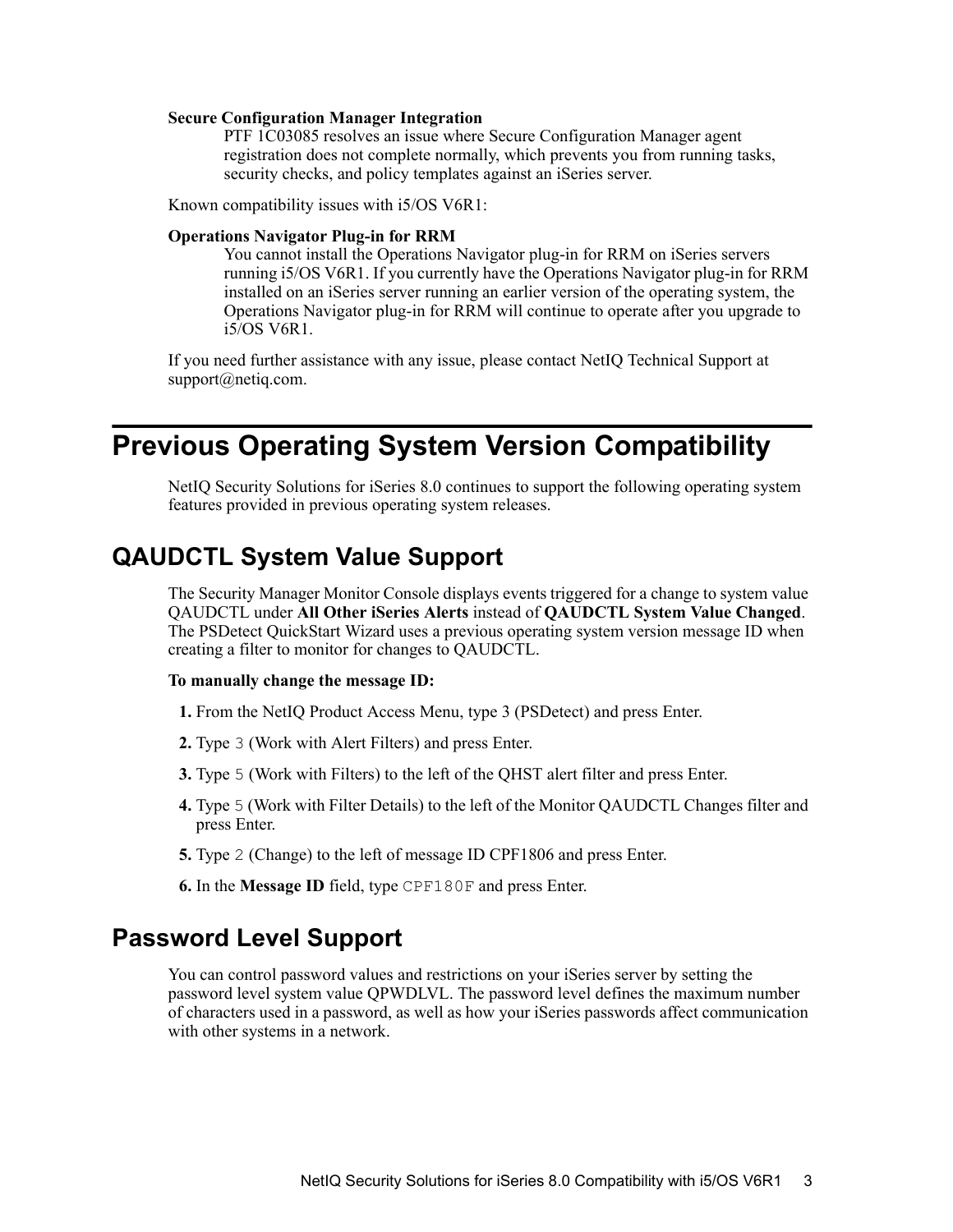NetIQ Security Solutions for iSeries 8.0 components support password level 0, which uses the following standards:

- Allows a password length of 10 characters or less
- Restricts passwords from beginning with a numeric character or underscore
- Supports conversion to uppercase EBCDIC characters, including A through Z, 0 through 9,  $\omega$ ,  $\#$ , and \$

The following sections describe how setting password levels 1, 2, and 3 affect NetIQ Security Solutions for iSeries components.

### **PSSecure Profile and Password Management**

Profile and Password Management (PPM) helps you manage user profiles and control users' passwords on iSeries servers when QPWDLVL is set to 0 or 1. Except for specific User Profile Management (UPM) functions, PPM does not support password levels higher than 1.

Setting QPWDLVL to 2 or 3 causes the following limitations:

- Users cannot access all menu options.
- PPM does not send password expiration warning messages.
- PPM redirects users to the IBM Change Password screen when they enter an expired password.
- Users cannot synchronize profiles and passwords.

The PSPROFILE job allows you to automatically disable, delete, and archive inactive user profiles on your system. If you want to use the PSPROFILE job and other UPM functions on NetIQ Security Solutions for iSeries 8.0, apply NetIQ Security Solutions for iSeries PTF 1S03001.

### **PSAudit System Auditing and Reporting**

System Auditing and Reporting (SAR) Profiles with Weak Passwords and 10 Point Security Check-up reports provide an analysis of the user profile passwords used in your environment. Running these reports regularly helps identify passwords that are not compliant with your company's password policy.

| <b>QPWDLVL Setting</b> | <b>SAR Support</b>                                                                                                                                                                                      |
|------------------------|---------------------------------------------------------------------------------------------------------------------------------------------------------------------------------------------------------|
|                        | The Profiles with Weak Passwords and 10 Point Security Check-up reports<br>identify weak passwords.                                                                                                     |
|                        | The Profiles with Weak Passwords report does not provide user profile<br>information and the 10 Point Security Check-up report provides the<br>password level setting instead of a pass or fail rating. |

SAR provides the following support for operating system password levels.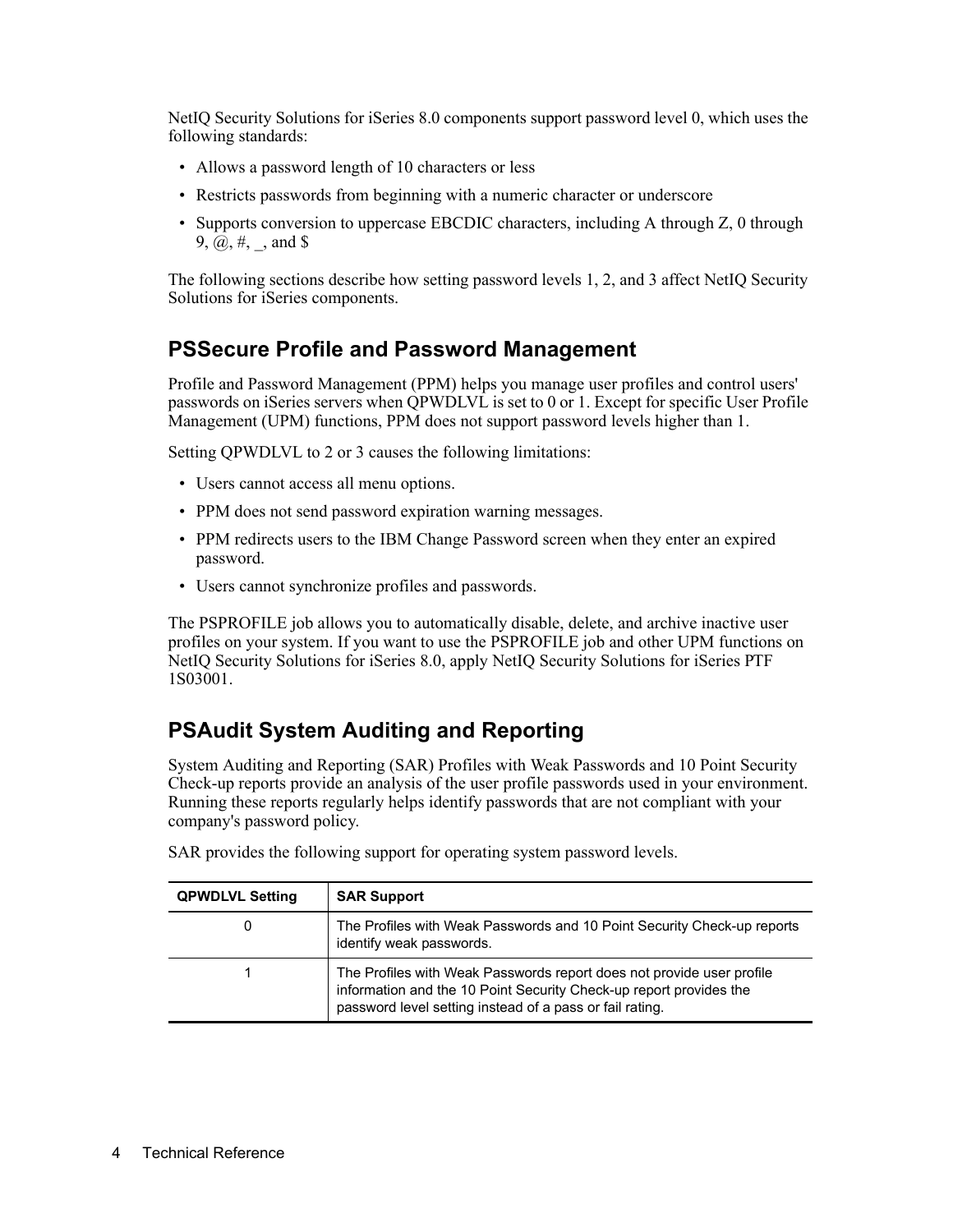| <b>QPWDLVL Setting</b> | <b>SAR Support</b>                                                                                                                                                                                      |
|------------------------|---------------------------------------------------------------------------------------------------------------------------------------------------------------------------------------------------------|
|                        | You can use the Profiles with Weak Passwords and 10 Point Security<br>Check-up reports only if your passwords meet the standard used in<br>password level 0.                                            |
| 3                      | The Profiles with Weak Passwords report does not provide user profile<br>information and the 10 Point Security Check-up report provides the<br>password level setting instead of a pass or fail rating. |

### **PSPasswordManager**

PSPasswordManager checks for compliance with existing operating system password composition rules. PSPasswordManager also uses a customizable pre-defined word list beyond operating system native capabilities to enforce the use of well-constructed passwords.

PSPasswordManager provides the following support for operating system password levels.

| <b>QPWDLVL Setting</b> | <b>PSPasswordManager Support</b>                                                                    |
|------------------------|-----------------------------------------------------------------------------------------------------|
| O                      | PSPasswordManager functions without limitations.                                                    |
|                        | PSPasswordManager does not function.                                                                |
| 2                      | You can use PSPasswordManager only if your passwords meet the<br>standard used in password level 0. |
| 3                      | The PSPasswordManager component does not function.                                                  |

## **Using NetIQ Security Solutions for iSeries 8.0 with Multiple IASPs**

Independent Auxiliary Storage Pools (IASPs) are physical collections of disks that are independent from the rest of the storage on a system. Since each IASP contains all the necessary system information associated with the data it contains, you can take an IASP offline, bring it online without an IPL, or switch it between systems while the system is active.

Most NetIQ Security Solutions for iSeries components reference only objects located in the Base System ASP. However, you can configure some components to reference objects located in any IASP by issuing the SETASPGRP command or specifying an IASP through the job description.

The following sections describe how multiple IASPs affect each NetIQ Security Solutions for iSeries component.

### **PSAudit System Auditing and Reporting**

You can analyze security risks, ensure policy compliance, and secure your IASPs using Secure Configuration Manager task reports. These task reports provide the name of the IASP from which NetIQ Security Solutions for iSeries gathered QAUDJRN log data. You can also run these IASP reports through iSeries terminal emulation using the PSRUNRPT command.

For more information about IASP support, see the *NetIQ Security Solutions for iSeries Installation Guide*.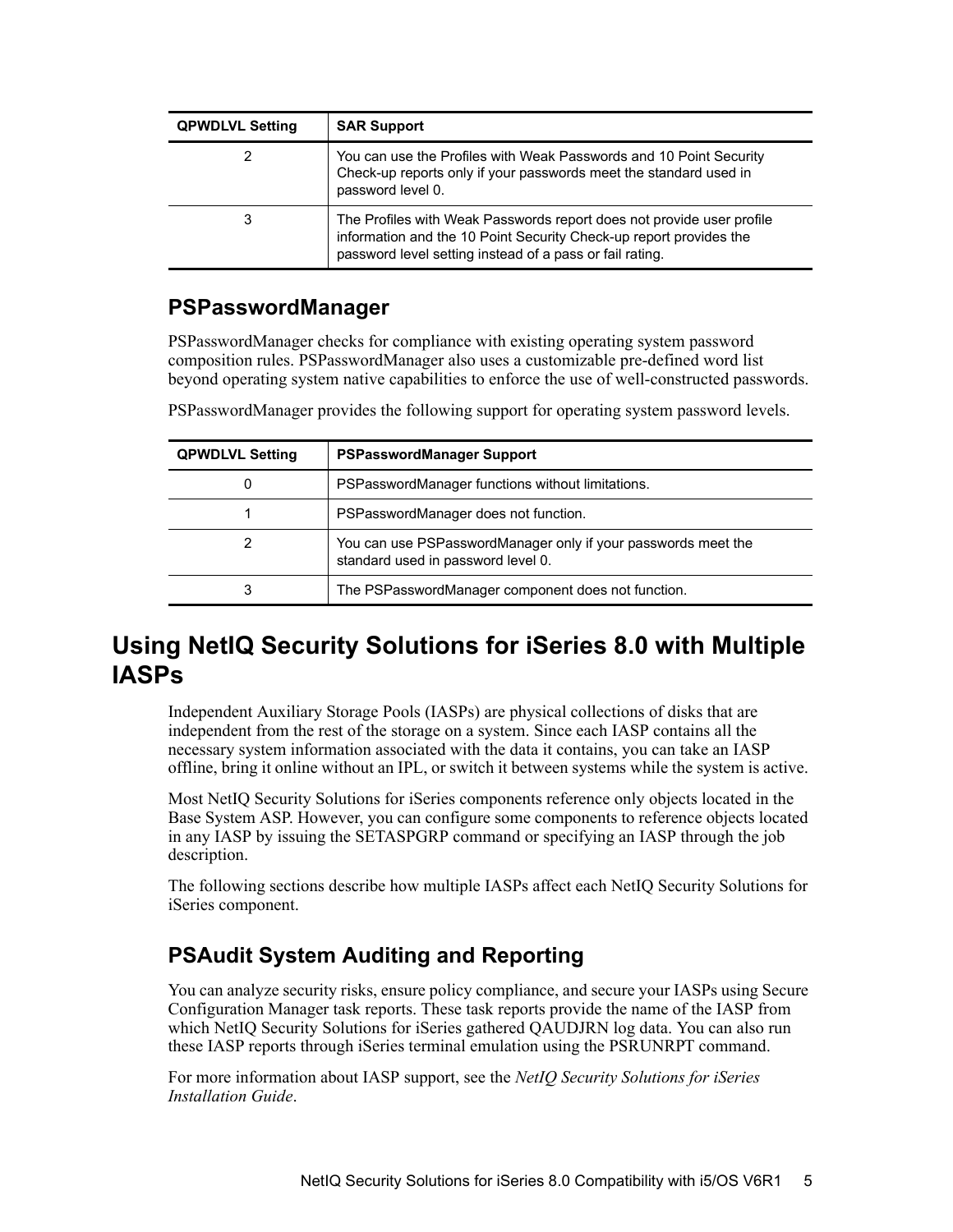### **PSAudit Data Auditing and Reporting**

Data Auditing and Reporting (DAR) can audit files across multiple IASPs and provide the ASP group name for a file in the heading of the File Accessed and Changed Data reports.

To use DAR to track changes made to a file that exists in libraries located in multiple IASPs, the files must have identical layouts. For example, if MYLIB/MYFILE exists in both the Base System ASP and MYASP IASP, these two files must have identical layouts. DAR can audit and run reports for both files.

Before adding a file located in an IASP to DAR or producing a DAR report, specify the appropriate IASP by either issuing the SETASPGRP command or specifying the IASP in the job description. For more information about changing a job description, see the IBM documentation.

#### **To add a file in an IASP to DAR:**

**1.** Specify the IASP for the current job by typing the following command and pressing Enter.

SETASPGRP ASPGRP(*IASPNAME*)

where *IASPNAME* is the name of the IASP where the file is located.

**2.** Access the Work with Files screen by executing the following option string starting at the NetIQ Product Access Menu:

#### **Opt 1 (PSAudit)** > **3 (Data Auditing and Reporting)**

- **3.** Press F6 to access the **Add Files to be Journaled** window.
- **4.** Specify the name of the file you want to monitor, and press Tab.
- **5.** Specify the name of the library where the file is located, and press Enter.

### **PSSecure Remote Request Management**

RRM assumes objects are located in the Base System ASP unless the remote transaction fully qualifies an object in IFS notation. If you are using RRM to secure your server at the object level, all remote transactions must provide explicit object paths.

When remote transactions fully qualify an object located in IASP, RRM correctly collects and secures the object.

The following procedure describes how to perform an FTP transfer of a fully qualified object in the example MYASP IASP.

#### **To retrieve MYLIB/MYFILE from MYASP IASP:**

**1.** From a PC DOS window, type the following command and press Enter.

FTP system\_ip

- **2.** Enter your iSeries user name and press Enter.
- **3.** Enter your iSeries password and press Enter.
- **4.** Type the following command and press Enter.

binary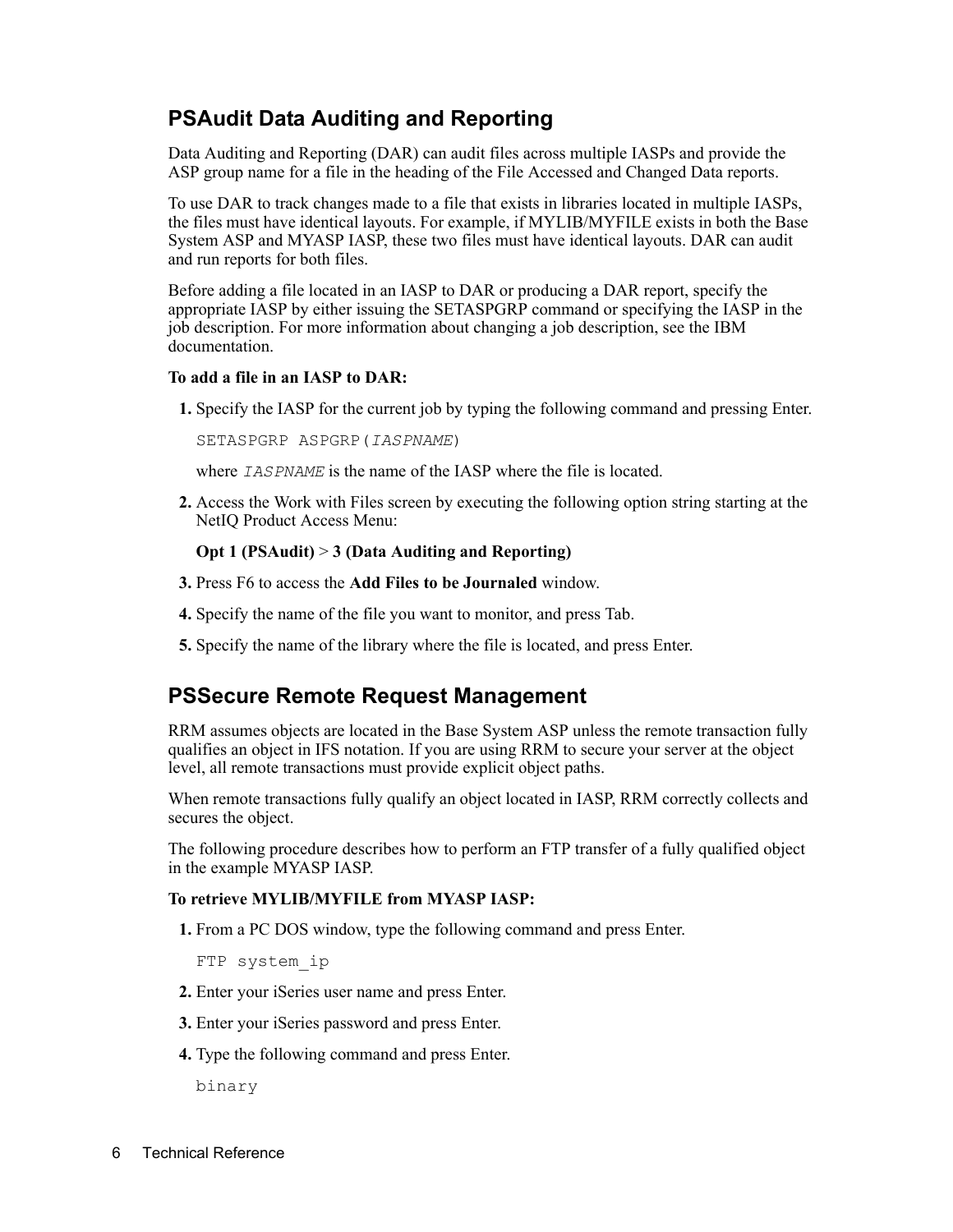**5.** Type the following command and press Enter.

quote site namefmt 1

**6.** Type the following command and press Enter.

get /MYASP/QSYS.LIB/MYLIB.LIB/MYFILE.FILE/MYFILE.MBR C:\MYFILE.MBR

**7.** Type the following command and press Enter.

quit

**8.** On your iSeries server, access the Work With Collected Entries screen by executing the following option string starting at the NetIQ Product Access Menu:

**Opt 2 (PSSecure)** > **3 (Remote Request Management)** > **2 (Work with Collected Entries)**

**9.** Type 10 (Object) in the **Op** field to the left of the FTP SEND entry and press Enter to display the object path. RRM displays the collected object path in the following format:

/*MYASP*/QSYS.LIB/*MYLIB.LIB*/*MYFILE.FILE*/*MYFILE.MBR*

The variables in this format are defined as follows:

*MYASP*: Specifies the name of your IASP.

*MYLIB.LIB*: Specifies the name of the library where the document is located on your IASP.

*MYFILE*. *FILE*: Specifies the name of the file located on your IASP.

*MYFILE.MBR*: Specifies the name of the member contained in the file located on your IASP.

### **PSSecure Object Authority Management**

You can use Object Authority Management (OAM) with any object located in the Base System ASP or in the OAM job's IASP. To use OAM with objects in different IASPs, you must either issue the SETASPGRP command or specify the IASP in the job's description. For more information about changing a job description, see the IBM documentation.

The following procedure describes how to set authority for the example MYLIB/MYFILE based on MYTEMPLATE using the SETASPGRP command.

#### **To set authority based upon an OAM template:**

**1.** Specify the IASP for the current job by typing the following command and pressing Enter:

SETASPGRP ASPGRP(*IASPNAME*)

where *IASPNAME* is the name of the IASP where the file is located.

**2.** Set the authority of the file by typing the following command and pressing Enter.

```
PSSECURE/STROAMAPI TEMPLATE(MYTEMPLATE) LIB(MYLIB) 
OBJ(MYFILE) TYPE(*FILE) CMPLFLG(*YES)
```